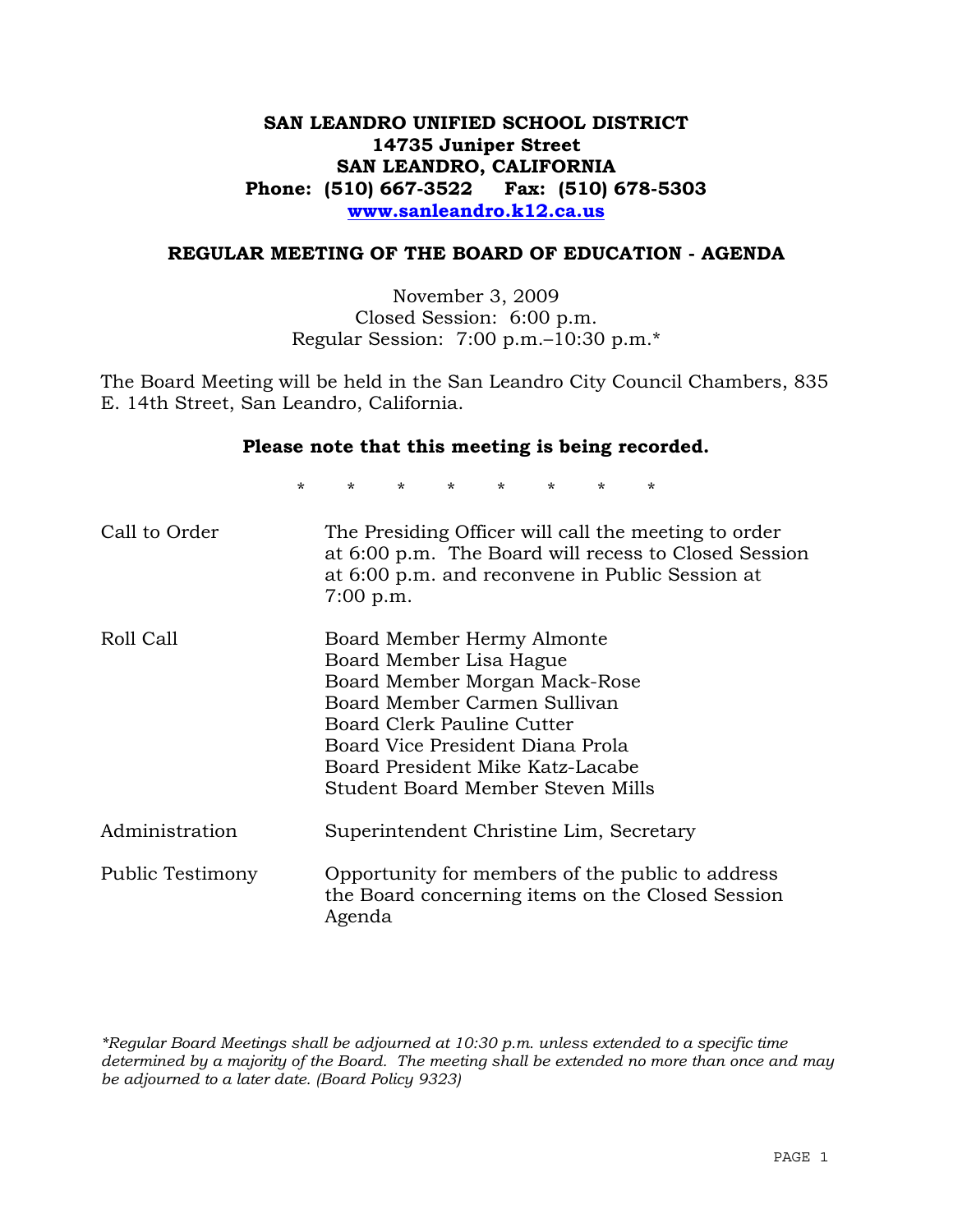Prior to the Public Session, the Board will meet in Closed Session pursuant to Education Code Sections 35146 and 48918(c) and Government Code Sections 54957, 54957.6, and 54956.9(b).

- a) Student Expulsions
- b) Public Employee Performance Evaluation, Title: Superintendent's Evaluation
- c) Public Employee Discipline/Dismissal/Release/Hiring
- d) Conference with Labor Negotiator
- e) Conference with Legal Counsel Anticipated Litigation Significant exposure to litigation

| Report Closed<br><b>Session Action</b> | Motion __________ Second __________ Vote ________         |  |                                                                                                                                                                                                                                                                                                                                                                                                                                                                                                                                                                                                                                                                                                                                                                                                                                                                                                                                                                                                                        |  |  |
|----------------------------------------|-----------------------------------------------------------|--|------------------------------------------------------------------------------------------------------------------------------------------------------------------------------------------------------------------------------------------------------------------------------------------------------------------------------------------------------------------------------------------------------------------------------------------------------------------------------------------------------------------------------------------------------------------------------------------------------------------------------------------------------------------------------------------------------------------------------------------------------------------------------------------------------------------------------------------------------------------------------------------------------------------------------------------------------------------------------------------------------------------------|--|--|
| Pledge of Allegiance                   |                                                           |  |                                                                                                                                                                                                                                                                                                                                                                                                                                                                                                                                                                                                                                                                                                                                                                                                                                                                                                                                                                                                                        |  |  |
| Approve Agenda                         | Approve the Regular Meeting Agenda of November 3,<br>2009 |  |                                                                                                                                                                                                                                                                                                                                                                                                                                                                                                                                                                                                                                                                                                                                                                                                                                                                                                                                                                                                                        |  |  |
|                                        | Motion __________ Second __________ Vote ________         |  |                                                                                                                                                                                                                                                                                                                                                                                                                                                                                                                                                                                                                                                                                                                                                                                                                                                                                                                                                                                                                        |  |  |
| Legal Statement                        | 54954.2(a)                                                |  | Members of the audience who wish to address the<br>Board are asked to complete the yellow card available at<br>the entrance and submit it to the Board's Administrative<br>Assistant. Speakers who have completed the card will be<br>called when the item is reached on the agenda or, for<br>non-agenda items, during the Public Testimony. Cards<br>are to be turned in before the item is reached on the<br>agenda. Please note that this meeting is being recorded.<br>State law prohibits the Board of Education from taking<br>any action on or discussing items that are not on the<br>posted agenda except to A) briefly respond to statements<br>made or questions posed by the public in attendance; B)<br>ask questions for clarification; C) provide a reference to a<br>staff member or other resource for factual information in<br>response to the inquiry; or D) ask a staff member to<br>report back on the matter at the next meeting and/or put<br>it on a future agenda. (Government Code Section |  |  |

## **7:00-7:10 p.m. PUBLIC TESTIMONY ON NON-AGENDA ITEMS**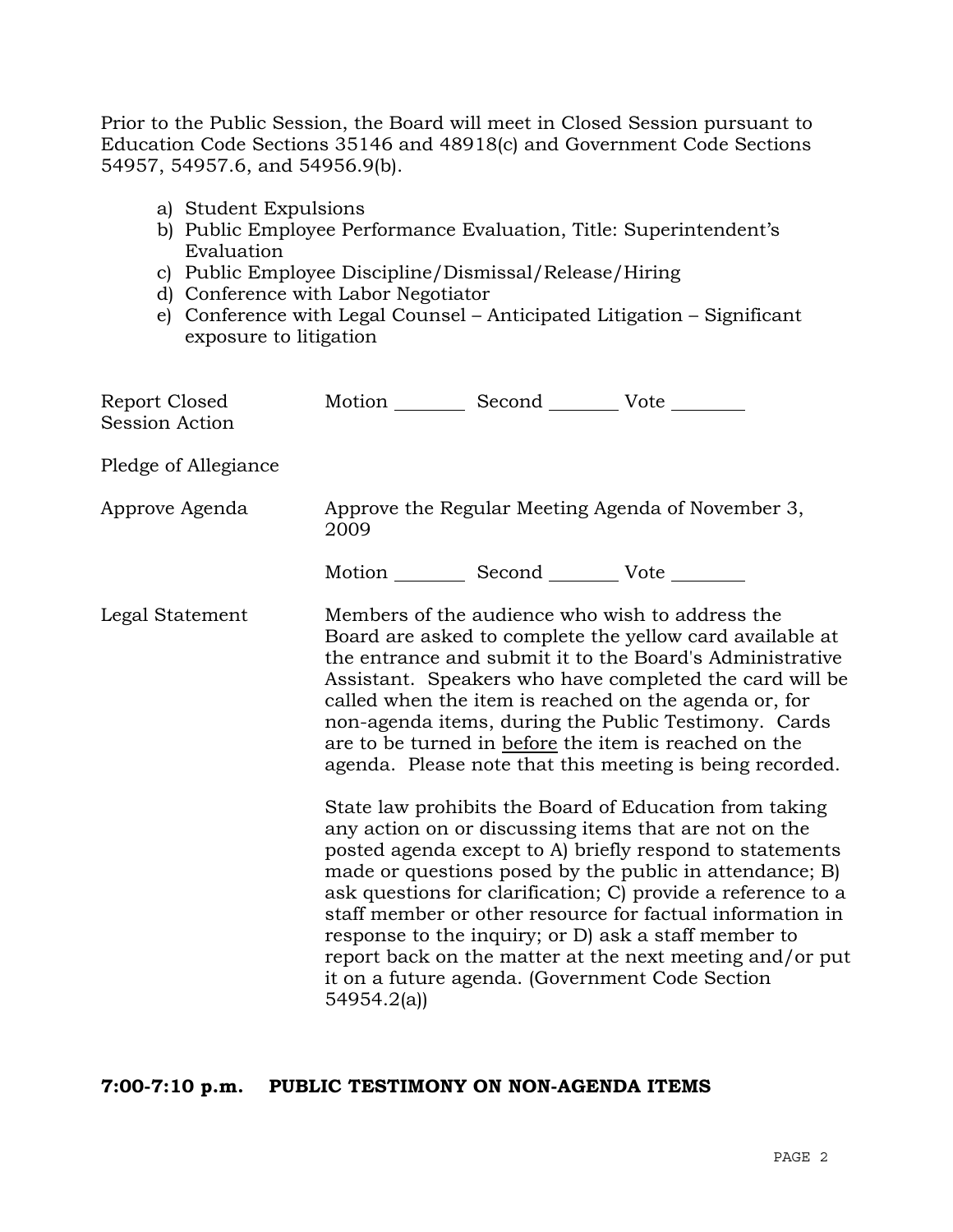Members of the audience, who wish to address the Board, please complete the yellow card available at the entrance and submit it to the Board's Administrative Assistant. Cards are to be turned in before the item is reached on the agenda.

# **7:10-7:40 p.m. REPORTS**

 Correspondence Student Board Member Report Union Representative Reports Superintendent's Report Board Representatives' Reports

• Mid-Alameda County Special Education Local Plan Area

## **7:40-8:40 p.m. PRESENTATION**

\* In light of the many questions regarding budget and actual expenditures, Assistant Superintendent Business Services, Song Chin-Bendib, will conduct a budget workshop in the areas of budget processes; timelines; and State reports. Additionally, the Assistant Superintendent of Business Services will review some of the questions raised regarding the 2008-09 Unaudited Actuals.

### **8:40-8:50 p.m. CONSENT ITEMS**

These items are considered routine and may be enacted by a single motion. At the request of any member of the Board, any item on the consent agenda shall be removed and given individual consideration for action as a regular agenda item.

### General Services

| $1.1-C$<br>Approval of Board<br>Minutes – September               | <b>Staff Recommendation:</b><br>Approve the minutes of the regular Board meeting<br>held on September 15, 2009. |  |                                                  |  |
|-------------------------------------------------------------------|-----------------------------------------------------------------------------------------------------------------|--|--------------------------------------------------|--|
| 15, 2009                                                          | Motion _________ Second __________ Vote _______                                                                 |  |                                                  |  |
| $1.2 - C$<br>Approval of Board<br>Minutes – September<br>22, 2009 | <b>Staff Recommendation:</b><br>Approve the minutes of the special Board meeting<br>held on September 22, 2009. |  |                                                  |  |
|                                                                   | Motion _________ Second _________ Vote _______                                                                  |  |                                                  |  |
| $1.3-C$<br>Approval of Board                                      | <b>Staff Recommendation:</b>                                                                                    |  | Approve the minutes of the regular Board meeting |  |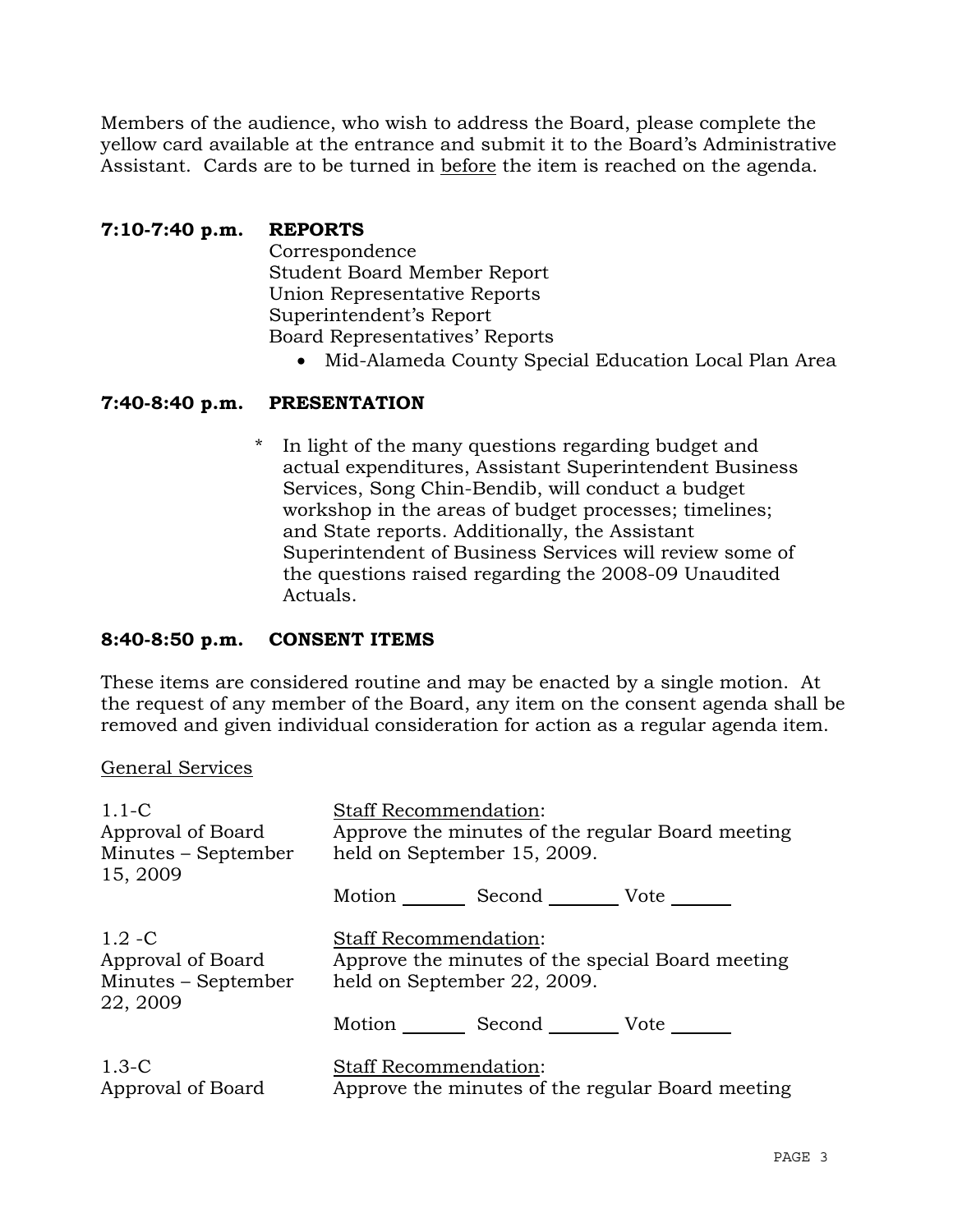| 2009                                                                                                                            | Minutes – October 6, held on October 6, 2009.                  |                                                                                        |                                                                                               |
|---------------------------------------------------------------------------------------------------------------------------------|----------------------------------------------------------------|----------------------------------------------------------------------------------------|-----------------------------------------------------------------------------------------------|
|                                                                                                                                 |                                                                | Motion Second Vote                                                                     |                                                                                               |
| $1.4-C$<br>Approval of Board<br>Minutes - October 15, held on October 15, 2009.<br>2009                                         | Staff Recommendation:                                          |                                                                                        | Approve the minutes of the special Board meeting                                              |
|                                                                                                                                 |                                                                | Motion Second Vote ______                                                              |                                                                                               |
| <b>Human Resources</b>                                                                                                          |                                                                |                                                                                        |                                                                                               |
| $2.1-C$<br>Acceptance of<br>Personnel Report                                                                                    | Staff Recommendation:<br>Accept Personnel Report as submitted. |                                                                                        |                                                                                               |
|                                                                                                                                 |                                                                | Motion _________ Second __________ Vote _______                                        |                                                                                               |
| <b>Educational Services</b>                                                                                                     |                                                                |                                                                                        |                                                                                               |
| $3.1-C$<br>Non-Public School<br>Contracts                                                                                       | <b>Staff Recommendation:</b><br>Special Education students.    | Approve the Non-Public School Contracts for                                            |                                                                                               |
|                                                                                                                                 |                                                                | Motion _________ Second __________ Vote _______                                        |                                                                                               |
| $3.2 - C$<br>Recommendation from<br>Administrative Panel                                                                        | Staff Recommendation:                                          | Approve the Administrative Panel's                                                     | recommendation for expulsion for students E01-<br>09/10, E02-09/10, E03-09/10, and E07-09/10. |
|                                                                                                                                 |                                                                | Motion Second Vote                                                                     |                                                                                               |
| $3.3-C$<br>Discard Library Books<br>that are Obsolete,<br>Damaged or in Poor<br>Condition at Wilson<br><b>Elementary School</b> | Staff Recommendation:<br>Wilson Elementary School.             | are obsolete, damaged or in poor condition at                                          | Approve the request to discard library books that                                             |
|                                                                                                                                 |                                                                | Motion _________ Second __________ Vote _______                                        |                                                                                               |
|                                                                                                                                 |                                                                |                                                                                        |                                                                                               |
| $3.4-C$<br>Memorandum of<br>Understanding<br>between the San                                                                    | Staff Recommendation:                                          | Approve the Memorandum of Understanding<br>and Reality Mentor, Inc., for the 2009-2010 | between the San Leandro Unified School District                                               |

Leandro Unified School and Reality Mentor, Inc., for the 2009-2010 school year for group mentoring services from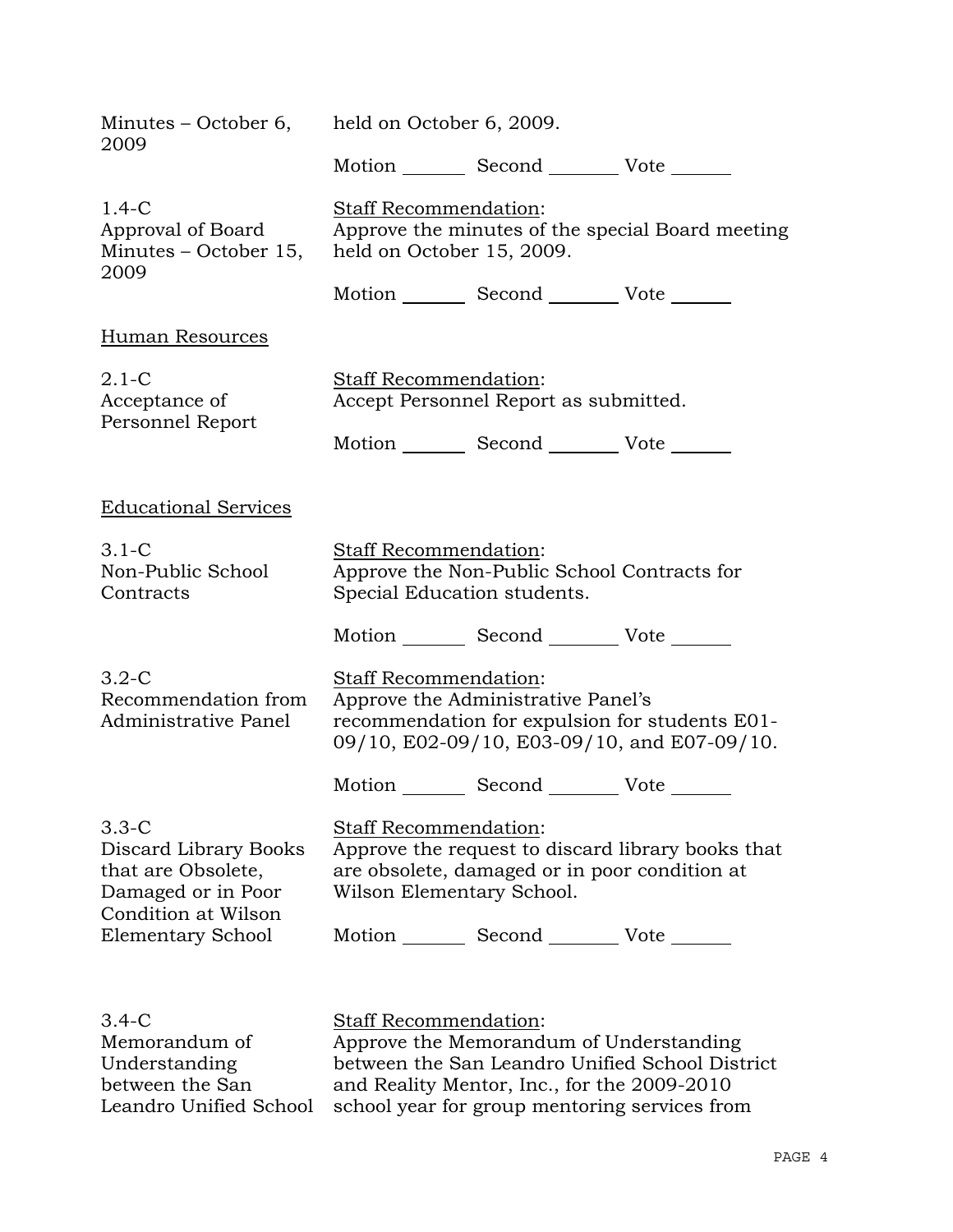ASSETS 21st Century Grant.

District and Reality Mentor, Inc., for the 2009-2010 School Year

Motion Second Vote

#### Business Operations

#### 4.1-C

Resolution #09-55 to Declare Certain Equipment Surplus and/or Obsolete.

#### Staff Recommendation:

Adopt Resolution #09-55 to declare certain equipment surplus and/or obsolete due to the age and condition of the designated equipment.

Motion Second Vote

#### 4.2-C

Waste Management Commercial Service Agreement for a Term of Thirty-Six Months Effective Date of July 16, 2009. The thirtysix month agreement shall automatically renew thereafter for additional terms for twelve months each unless either party give to the other party written notice of termination at least ninety days, but not more than 180 days prior to the termination of the then existing term.

## Staff Recommendation:

Approve the Waste Management commercial service agreement for solid waste, and recycling hauling services for three facilities, San Leandro High School, Jefferson Elementary School, and the Adult School office for a term of thirty-six months effective date of July 16, 2009. The thirty-six month agreement shall automatically renew thereafter for additional terms for twelve months each unless either party give to the other party written notice of termination at least ninety days, but not more than 180 days prior to the termination of the then existing term.

Motion Second Vote

### Facilities and Construction

5.1-C The Pacific Access Contractors, Inc. Proposal for the Bancroft Middle School Staff Recommendation: Approve the Pacific Access Contractors, Inc. proposal for the Bancroft Middle School inclined lift replacement.